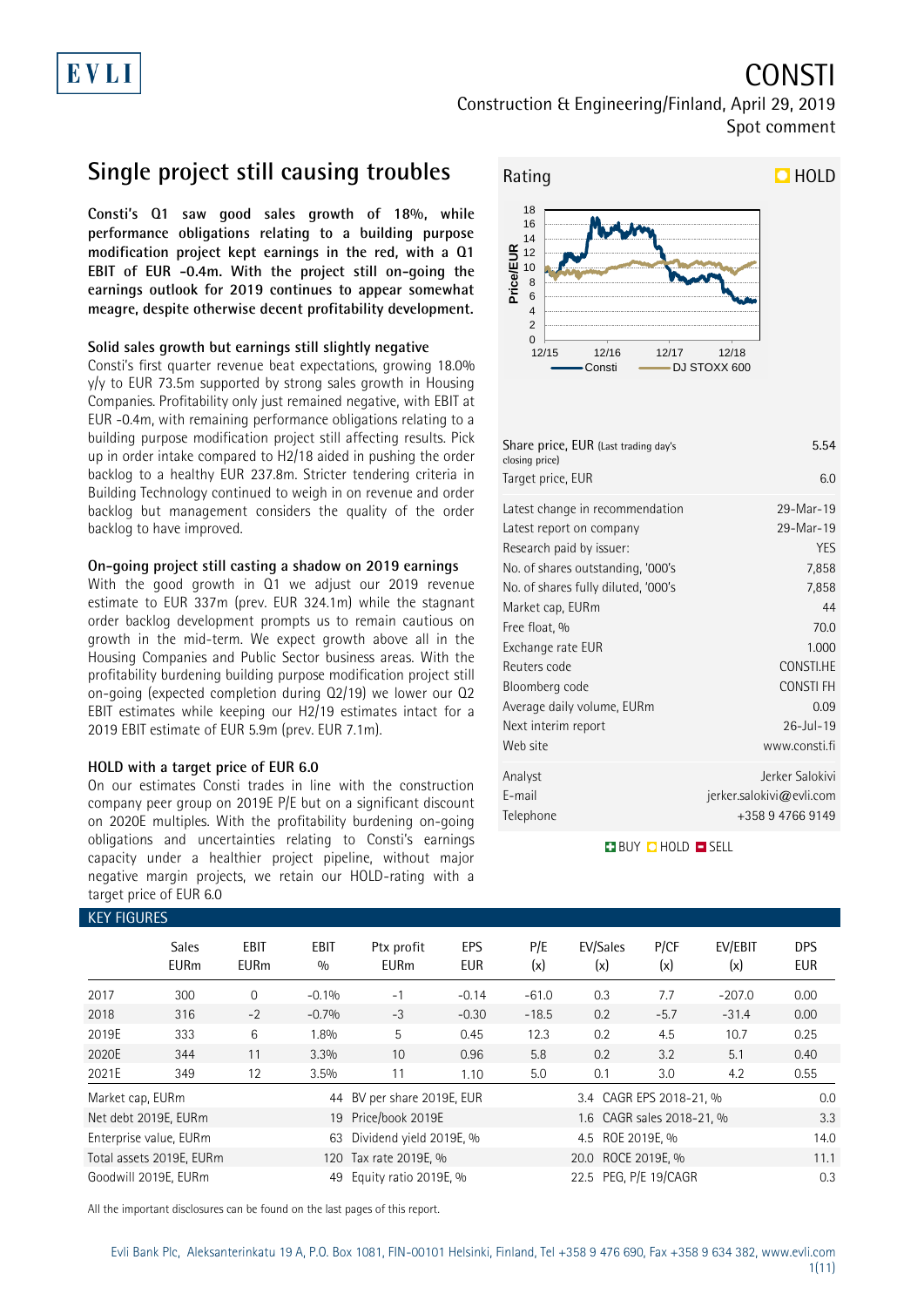Construction & Engineering/Finland, April 29, 2019 Spot comment

| Consti                     | 2017     | Q1/18    | Q2/18   |          | $Q3/18$ $Q4/18$ | 2018    |          | Q1/'19 Q2/'19E Q3/'19E Q4/'19E 2019E 2020E 2021E |        |        |         |                   |         |
|----------------------------|----------|----------|---------|----------|-----------------|---------|----------|--------------------------------------------------|--------|--------|---------|-------------------|---------|
| <b>Housing Companies</b>   |          | 17.9     | 25.1    | 28.9     | 32.4            | 104.3   | 28.3     | 29.0                                             | 27.5   | 33.7   | 118.5   | 124.5             | 129.0   |
| Corporations               |          | 26.0     | 33.1    | 33.2     | 42.0            | 134.3   | 27.6     | 33.3                                             | 35.5   | 40.8   | 137.2   | 135.0             | 134.0   |
| <b>Public Sector</b>       |          | 3.0      | 3.8     | 4.0      | 7.2             | 18.0    | 5.3      | 6.0                                              | 7.0    | 8.5    | 26.8    | 27.5              | 28.0    |
| <b>Building Technology</b> |          | 17.9     | 20.1    | 16.8     | 20.4            | 75.2    | 16.4     | 19.0                                             | 16.5   | 20.5   | 72.4    | 73.0              | 74.0    |
| Eliminations               |          | $-2.5$   | $-4.5$  | $-4.0$   | $-5.1$          | $-16.1$ | $-4.1$   | $-4.3$                                           | $-4.5$ | $-5.0$ | $-17.9$ | $-18.0$           | $-18.5$ |
| Net sales                  | 300.2    | 62.3     | 77.8    | 78.9     | 96.8            | 315.8   | 73.5     | 83.0                                             | 82.0   | 98.5   |         | 337.0 342.0 346.5 |         |
| change, %                  | 14.8%    | 8.7%     | $-1.3%$ | 1.4%     | 12.1%           | 5.2%    | 18.0%    | 6.7%                                             | 3.9%   | 1.8%   | $6.7\%$ | 1.5%              | 1.3%    |
| Operating profit           | $-0.4$   | $-0.2$   | 1.7     | $-1.4$   | $-2.2$          | $-2.2$  | $-0.4$   | 0.8                                              | 2.5    | 3.0    | 5.9     | 11.2              | 12.3    |
| -margin, %                 | $-0.1\%$ | $-0.4\%$ | 2.1%    | $-1.8\%$ | $-2.3%$         | $-0.7%$ | $-0.5\%$ | $1.0\%$                                          | 3.0%   | 3.0%   | 1.8%    | 3.3%              | 3.5%    |

|                                   | <b>MCAP</b> |        | EV/EBITDA | EV/EBIT    |        |       | P/E        |         | Div. yield |
|-----------------------------------|-------------|--------|-----------|------------|--------|-------|------------|---------|------------|
| <b>Construction companies</b>     | <b>MEUR</b> | 19E    | 20E       | <b>19E</b> | 20E    | 19E   | <b>20E</b> | 19E     | 20E        |
| YIT                               | 1122        | 6.6x   | 6.8x      | 8.7x       | 9.2x   | 8.6x  | 9.3x       | $5.6\%$ | 5.9%       |
| lSRV Yhtiöt                       | 105         | 12.6x  | 10.0x     | 15.1x      | 11.4x  | 12.0x | 7.6x       | $2.8\%$ | $3.5\%$    |
| Lehto Group                       | 244         | 6.3x   | 5.5x      | 6.9x       | 5.9x   | 7.4x  | 6.8x       | 5.9 %   | 6.9%       |
| <b>Skanska</b>                    | 6558        | 8.6x   | 7.9x      | 10.7x      | 9.7x   | 13.8x | 12.7x      | $4.3\%$ | $4.5\%$    |
| <b>NCC</b>                        | 1560        | 8.8x   | 6.6x      | 14.0x      | 9.3x   | 16.2x | 11.5x      | $3.4\%$ | $4.7\%$    |
| <b>Peab</b>                       | 2426        | 7.8x   | 7.7x      | 10.0x      | 9.9x   | 12.2x | 12.1x      | $5.0\%$ | $5.1\%$    |
| JM                                | 1135        | 7.4x   | 7.1x      | 7.4x       | 7.1x   | 9.6x  | 9.7x       | $6.4\%$ | $6.5\%$    |
| <b>Veidekke</b>                   | 1326        | 6.8x   | 6.3x      | 10.9x      | 10.0x  | 12.0x | 11.6x      | $5.3\%$ | $5.5\%$    |
| Peer Group Average                | 1810        | 8.1x   | 7.2x      | 10.5x      | 9.1x   | 11.5x | 10.2x      | 4.8 %   | $5.3\%$    |
| Peer Group Median                 | 1231        | 7.6x   | 7.0x      | 10.4x      | 9.5x   | 12.0x | 10.6x      | $5.2\%$ | $5.3\%$    |
| Consti (Evli est.)                | 44          | 6.4x   | 3.7x      | 10.7x      | 5.1x   | 12.3x | 5.8x       | 4.5 %   | 7.2 %      |
| Consti prem./disc. to peer median |             | $-16%$ | $-47%$    | 3%         | $-46%$ | 2%    | $-46%$     |         |            |

Source FactSet, Evli Research

| <b>Building installations and</b> | <b>MCAP</b> |        | EV/EBITDA | EV/EBIT    |        | P/E    |        |         | Div. yield |
|-----------------------------------|-------------|--------|-----------|------------|--------|--------|--------|---------|------------|
| services companies                | <b>EUR</b>  | 19 E   | 20E       | <b>19E</b> | 20E    | 19E    | 20E    | 19E     | 20E        |
| Caverion                          | 853         | 8.7x   | 7.0x      | 16.0x      | 11.6x  | 20.7x  | 14.9x  | $2.3\%$ | $3.5\%$    |
| B ravida Holding                  | 1589        | 11.7x  | 10.8x     | 13.4x      | 12.3x  | 16.6x  | 15.9x  | $2.7\%$ | $3.1\%$    |
| MITIE Group                       | 535         | 5.4x   | 4.7x      | 6.9x       | 6.0x   | 7.9x   | 7.0x   | $3.1\%$ | $3.1\%$    |
| liss                              | 5145        | 9.2x   | 8.2x      | 12.5x      | 11.0x  | 15.2x  | 13.5x  | 3.9%    | $4.0\%$    |
| <b>B</b> ilfinger                 | 1301        | 8.3x   | 5.5x      | 14.1x      | 8.4x   | 18.7x  | 11.5x  | $3.2\%$ | 3.9%       |
| Peer Group Average                | 1885        | 8.7x   | 7.3x      | 12.6x      | 9.9x   | 15.8x  | 12.6x  | $3.0\%$ | $3.5\%$    |
| Peer Group Median                 | 1301        | 8.7x   | 7.0x      | 13.4x      | 11.0x  | 16.6x  | 13.5x  | $3.1\%$ | $3.5\%$    |
| Consti (Evli est.)                | 44          | 6.4x   | 3.7x      | 10.7x      | 5.1x   | 12.3x  | 5.8x   | 4.5 %   | 7.2%       |
| Consti prem./disc. to peer median |             | $-27%$ | $-48%$    | $-20%$     | $-54%$ | $-26%$ | $-57%$ |         |            |

Source FactSet, Evli Research

Evli Bank Plc, Aleksanterinkatu 19 A, P.O. Box 1081, FIN-00101 Helsinki, Finland, Tel +358 9 476 690, Fax +358 9 634 382, [www.evli.com](http://www.evli.com/) 2(11)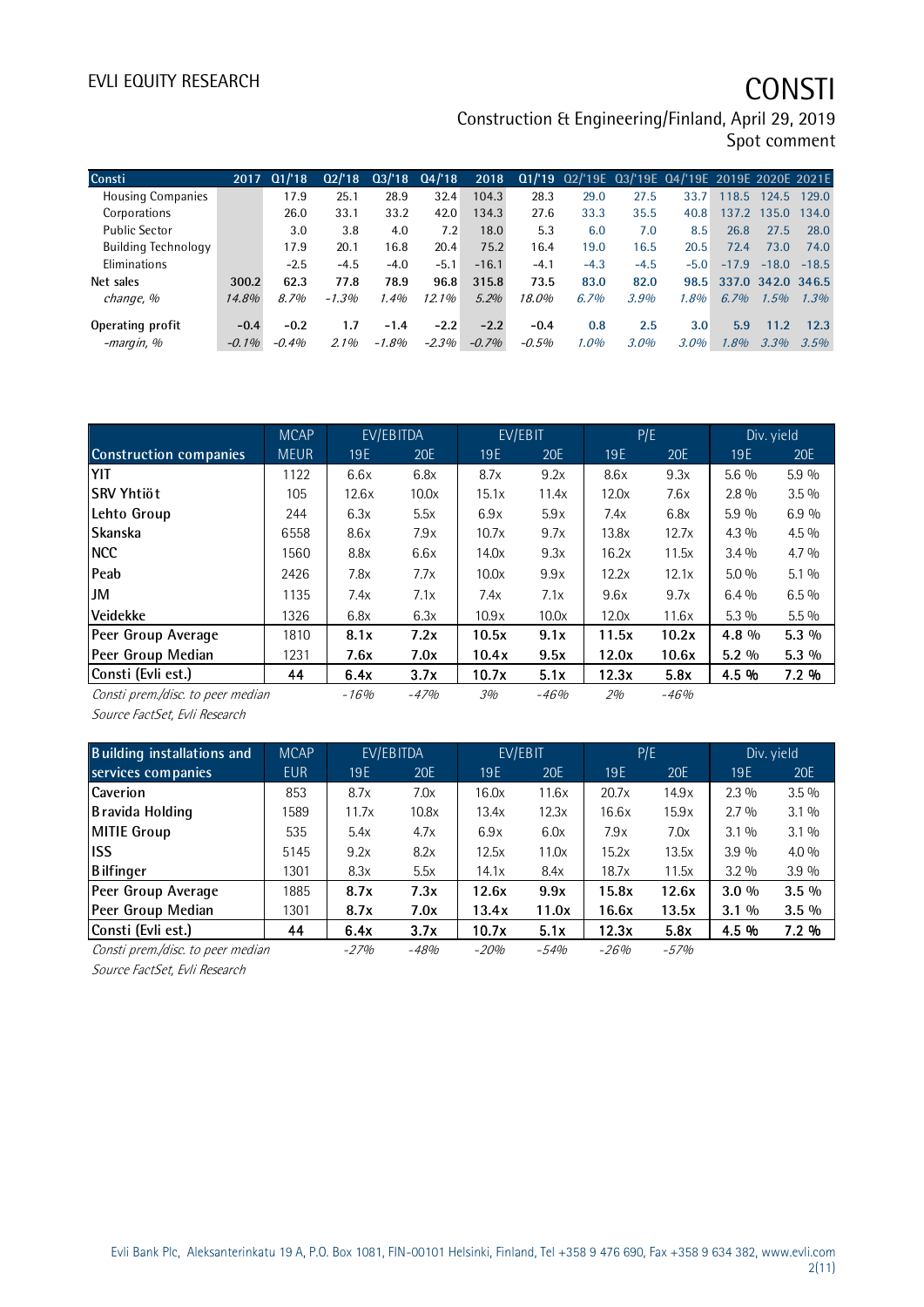### Construction & Engineering/Finland, April 29, 2019 Spot comment

| VALUATION RESULTS        | <b>BASE CASE DETAILS</b>    | <b>VALUATION ASSUMPTIONS</b> | ASSUMPTIONS FOR WACC           |      |
|--------------------------|-----------------------------|------------------------------|--------------------------------|------|
| Current share price      | 5.54 PV of Free Cash Flow   | 68 Long-term growth, %       | 1.2 Risk-free interest rate, % | 2.25 |
| DCF share value          | 14.36 PV of Horizon value   | 69 WACC, %                   | 8.6 Market risk premium, %     | 5.8  |
| Share price potential, % | 159.2 Unconsolidated equity | 0 Spread, %                  | 0.5 Debt risk premium, %       | 3.3  |
| Maximum value            | 15.6 Marketable securities  | 3 Minimum WACC, %            | 8.1 Equity beta coefficient    | 1.15 |
| Minimum value            | 13.3 Debt - dividend        | -27 Maximum WACC, %          | 9.1 Target debt ratio, %       | 30   |
| Horizon value, %         | 50.2 Value of stock         | 113 Nr of shares, Mn         | 7.9 Effective tax rate, %      | 20   |

| DCF valuation, EURm         | 2018   | 2019E          | 2020E    | 2021E  | 2022E    | 2023E    | 2024E    | 2025E    | 2026E          | 2027E  | 2028E  | Horizon |
|-----------------------------|--------|----------------|----------|--------|----------|----------|----------|----------|----------------|--------|--------|---------|
| Net sales                   | 316    | 333            | 344      | 349    | 355      | 361      | 366      | 372      | 377            | 383    | 388    | 392     |
| Sales growth, %             | 5.2    | 5.5            | 3.3      | 1.3    | 2.0      | 1.5      | 1.5      | 1.5      | 1.5            | 1.5    | 1.2    | 1.2     |
| Operating income (EBIT)     | $-2$   | 6              | 11       | 12     | 14       | 14       | 15       | 15       | 15             | 15     | 14     | 14      |
| EBIT margin, %              | $-0.7$ | 1.8            | 3.3      | 3.5    | 4.0      | 4.0      | 4.0      | 4.0      | 4.0            | 4.0    | 3.5    | 3.5     |
| + Depreciation+amort.       |        | 4              | 4        | 5      | 5        | 5        | 5        | 5        | 5              | 5      | 5      |         |
| - Income taxes              |        | $-1$           | $-2$     | $-2$   | $-3$     | $-3$     | $-3$     | $-3$     | $-3$           | $-3$   | $-3$   |         |
| - Change in NWC             | $-7$   |                | $\Omega$ |        | $\Omega$ | $\Omega$ | $\Omega$ | $\Omega$ |                |        |        |         |
| NWC / Sales, %              | $-2.5$ | $-2.7$         | $-2.7$   | $-2.7$ | $-2.7$   | $-2.7$   | $-2.7$   | $-2.7$   | $-2.7$         | $-2.7$ | $-2.7$ |         |
| + Change in other liabs     |        | 0              | 0        |        | 0        | $\Omega$ | 0        | 0        | $\Omega$       |        |        |         |
| - Capital Expenditure       | $-5$   | $-4$           | $-5$     | $-5$   | $-5$     | $-5$     | $-5$     | $-5$     | $-5$           | $-5$   | $-5$   |         |
| Investments / Sales, %      | 1.6    | 1.3            | 1.3      | 1.3    | 1.3      | 1.3      | 1.3      | 1.3      | 1.3            | 1.3    | 1.3    | 1.3     |
| - Other items               | 0      | $\overline{0}$ | $\Omega$ | 0      | 0        | $\Omega$ | 0        | 0        | $\overline{0}$ | 0      | 0      |         |
| $=$ Unlevered Free CF (FCF) | $-11$  | 5              | 9        | 10     | 11       | 12       | 12       | 12       | 12             | 12     | 11     | 152     |
| = Discounted FCF (DFCF)     |        | 5              | 8        | 8      | 8        | 8        |          | 7        | 6              | 6      | 5      | 69      |
|                             |        |                |          |        |          |          |          |          |                |        |        |         |
| = DFCF min WACC             |        | 5              | 8        | 8      | 8        | 8        | 8        | 7        | 7              | 6      | 5      | 77      |
| $=$ DFCF max WACC           |        | 5              | 8        | 8      | 8        | 8        |          |          | 6              | 6      | 5      | 61      |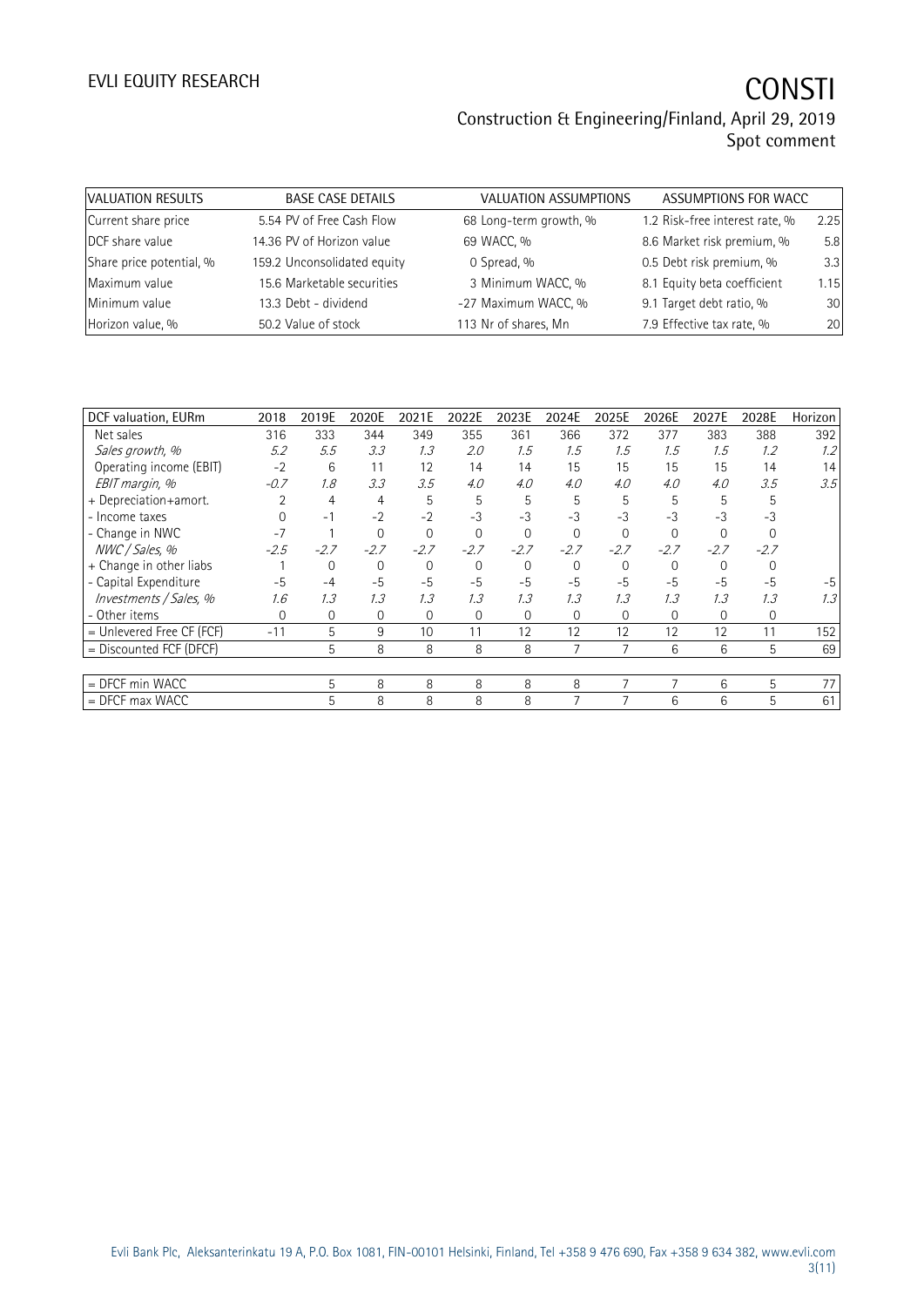### Construction & Engineering/Finland, April 29, 2019 Spot comment

| <b>INTERIM FIGURES</b>               |                     |                |                |                |                |             |                |                |                |                |        |        |
|--------------------------------------|---------------------|----------------|----------------|----------------|----------------|-------------|----------------|----------------|----------------|----------------|--------|--------|
| EVLI ESTIMATES, EURm                 | 201801              | 201802         | 201803         | 201804         | 2018           | 2019Q1      | 2019Q2E        | 2019Q3E        | 2019Q4E        | 2019E          | 2020E  | 2021E  |
| Net sales                            | 62                  | 78             | 79             | 97             | 316            | 73          | 81             | 81             | 98             | 333            | 344    | 349    |
| EBITDA                               | $\mathbf 0$         | $\overline{2}$ | $-1$           | $-2$           | $\mathbf{0}$   | $\mathbf 0$ | $\overline{2}$ | $\overline{4}$ | $\overline{4}$ | 10             | 16     | 17     |
| EBITDA margin (%)                    | 0.3                 | 2.7            | $-1.3$         | $-1.8$         | $-0.1$         | 0.7         | 2.2            | 4.4            | 4. 1           | 3.0            | 4.5    | 4.8    |
| <b>FBIT</b>                          | $\Omega$            | $\overline{2}$ | $-1$           | $-2$           | $-2$           | $\Omega$    | $\mathbf{1}$   | 3              | 3              | 6              | 11     | 12     |
| EBIT margin (%)                      | $-0.4$              | 2.2            | $-1.8$         | $-2.2$         | $-0.7$         | $-0.5$      | 1.0            | 3.1            | 3.1            | 1.8            | 3.3    | 3.5    |
| Net financial items                  | $\mathbf 0$         | $\mathbf 0$    | $\mathbf{0}$   | $\mathbf 0$    | $-1$           | $\mathbf 0$ | 0              | 0              | 0              | $-1$           | $-1$   | $-1$   |
| Pre-tax profit                       | 0                   | $\overline{2}$ | $-2$           | $-2$           | $-3$           | $-1$        | 1              | $\overline{2}$ | 3              | 5              | 10     | 11     |
| Tax                                  | $\mathbf 0$         | $\mathbf{0}$   | $\mathbf{0}$   | $\overline{0}$ | $\overline{1}$ | $\mathbf 0$ | $\mathbf{0}$   | $\mathbf 0$    | $-1$           | $-1$           | $-2$   | $-2$   |
| Tax rate (%)                         | 18.9                | 19.7           | 20.0           | 17.4           | 17.9           | 20.1        | 20.0           | 20.0           | 20.0           | 20.0           | 20.0   | 20.0   |
| Net profit                           | $\mathbf 0$         | $\overline{1}$ | $-1$           | $-2$           | $-2$           | $\mathbf 0$ | $\mathbf 0$    | $\overline{2}$ | $\overline{2}$ | $\overline{4}$ | 8      | 9      |
| EPS                                  | $-0.04$             | 0.16           | $-0.17$        | $-0.25$        | $-0.30$        | $-0.06$     | 0.04           | 0.21           | 0.26           | 0.45           | 0.96   | 1.10   |
| EPS adjusted (diluted no. of shares) | $-0.04$             | 0.16           | $-0.17$        | $-0.25$        | $-0.30$        | $-0.06$     | 0.04           | 0.21           | 0.26           | 0.45           | 0.96   | 1.10   |
| Dividend per share                   | 0.00                | 0.00           | 0.00           | 0.00           | 0.00           | 0.00        | 0.00           | 0.00           | 0.00           | 0.25           | 0.40   | 0.55   |
| SALES, EURm                          |                     |                |                |                |                |             |                |                |                |                |        |        |
| Housing Companies                    | 18                  | 25             | 29             | 32             | 104            | 28          | 24             | 28             | 31             | 112            | 125    | 129    |
| Corporations                         | 26                  | 33             | 33             | 42             | 134            | 28          | 35             | 36             | 44             | 142            | 135    | 134    |
| Public Sector                        | 3                   | $\overline{4}$ | $\overline{4}$ | $\overline{7}$ | 18             | 5           | 5              | 5              | 7              | 21             | 28     | 28     |
| <b>Building Technology</b>           | 18                  | 20             | 17             | 20             | 75             | 16          | 21             | 17             | 21             | 75             | 73     | 74     |
| Elimination                          | $-2$                | $-4$           | $-4$           | $-5$           | $-16$          | $-4$        | $-4$           | $-4$           | $-5$           | $-17$          | $-16$  | $-16$  |
| Total                                | 62                  | 78             | 79             | 97             | 316            | 73          | 81             | 81             | 98             | 333            | 344    | 349    |
| SALES GROWTH, Y/Y %                  |                     |                |                |                |                |             |                |                |                |                |        |        |
| Housing Companies                    | 0.0                 | 0.0            | 0.0            | 0.0            | 0.0            | 58.6        | $-3.2$         | $-5.0$         | $-3.2$         | 6.9            | 11.6   | 3.6    |
| Corporations                         | 0.0                 | 0.0            | 0.0            | 0.0            | 0.0            | 6.4         | 5.6            | 7.0            | 4.8            | 5.8            | $-5.0$ | $-0.7$ |
| <b>Public Sector</b>                 | 0.0                 | 0.0            | 0.0            | 0.0            | 0.0            | 75.1        | 17.7           | 11.6           | $-2.1$         | 18.0           | 29.3   | 1.8    |
| <b>Building Technology</b>           | 0.0                 | 0.0            | 0.0            | 0.0            | 0.0            | $-8.4$      | 6.5            | 1.3            | 0.7            | 0.2            | $-3.1$ | 1.4    |
| Elimination                          | 53.0                | 97.5           | 15.1           | 53.8           | 50.4           | 67.8        | $-10.2$        | 0.1            | $-2.7$         | 6.7            | $-6.6$ | 3.1    |
| Group                                | $-100.0$            | $-100.0$       | $-100.0$       | $-100.0$       | $-100.0$       | 0.0         | 0.0            | 0.0            | 0.0            | 0.0            | 0.0    | 0.0    |
| Total                                | 8.7                 | $-1.3$         | 1.4            | 12.1           | 5.2            | 18.0        | 4.5            | 2.0            | 1.2            | 5.5            | 3.3    | 1.3    |
| EBIT, EURm                           |                     |                |                |                |                |             |                |                |                |                |        |        |
| Group                                | $\mathsf{O}\xspace$ | $\overline{2}$ | $-1$           | $-2$           | $-2$           | 0           | 1              | 3              | 3              | 6              | 11     | 12     |
| Total                                | $\mathbf 0$         | $\overline{2}$ | $-1$           | $-2$           | $-2$           | $\mathbf 0$ | $\mathbf{1}$   | 3              | $\overline{3}$ | 6              | 11     | 12     |
| EBIT margin, %                       |                     |                |                |                |                |             |                |                |                |                |        |        |
| Total                                | $-0.4$              | 2.2            | $-1.8$         | $-2.2$         | $-0.7$         | $-0.5$      | 1.0            | 3.1            | 3.1            | 1.8            | 3.3    | 3.5    |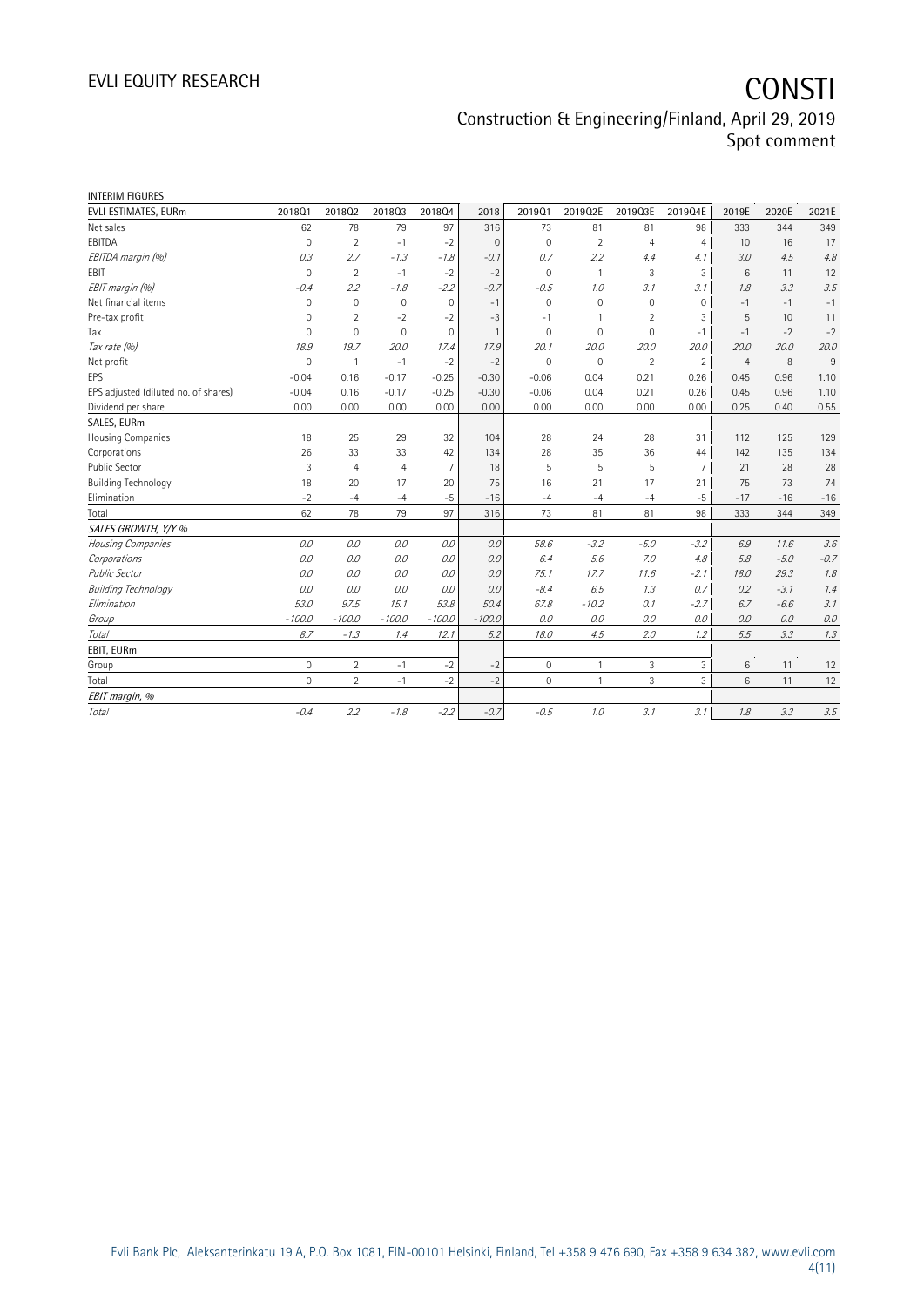### Construction & Engineering/Finland, April 29, 2019 Spot comment

| <b>INCOME STATEMENT, EURm</b>            | 2014                                                                                                                                                                                                                                                                                                                                                                                                                                                      | 2015                        | 2016                     | 2017                | 2018                        | 2019E                      | 2020E               | 2021E                       |
|------------------------------------------|-----------------------------------------------------------------------------------------------------------------------------------------------------------------------------------------------------------------------------------------------------------------------------------------------------------------------------------------------------------------------------------------------------------------------------------------------------------|-----------------------------|--------------------------|---------------------|-----------------------------|----------------------------|---------------------|-----------------------------|
| Sales                                    | 216                                                                                                                                                                                                                                                                                                                                                                                                                                                       | 256                         | 262                      | 300                 | 316                         | 333                        | 344                 | 349                         |
| Sales growth (%)                         | 25.6                                                                                                                                                                                                                                                                                                                                                                                                                                                      | 18.6                        | 2.1                      | 14.8                | 5.2                         | 5.5                        | 3.3                 | 1.3                         |
| Costs                                    | $-206$                                                                                                                                                                                                                                                                                                                                                                                                                                                    | $-244$                      | $-248$                   | $-298$              | $-316$                      | $-323$                     | $-328$              | $-332$                      |
| Reported EBITDA                          | 10                                                                                                                                                                                                                                                                                                                                                                                                                                                        | 13                          | 13                       | $\overline{2}$      | $\mathbf 0$                 | 10                         | 16                  | 17                          |
| Extraordinary items in EBITDA            | $\mathbf 0$                                                                                                                                                                                                                                                                                                                                                                                                                                               | $\mathbf 0$                 | $\mathbf 0$              | $\mathbf 0$         | $\mathbf 0$                 | $\mathbf 0$                | $\mathbf 0$         | $\mathbf 0$                 |
| EBITDA margin (%)                        | 4.5                                                                                                                                                                                                                                                                                                                                                                                                                                                       | 4.9                         | 5.0                      | 0.6                 | $-0.1$                      | 3.0                        | 4.5                 | 4.8                         |
| Depreciation                             | $-2$                                                                                                                                                                                                                                                                                                                                                                                                                                                      | $-2$                        | $-2$                     | $-2$                | $-2$                        | $-4$                       | $-4$                | $-5$                        |
| EBITA                                    | 8                                                                                                                                                                                                                                                                                                                                                                                                                                                         | 11                          | 11                       | $\mathbf 0$         | $-2$                        | $\,6$                      | 11                  | 12                          |
| Goodwill amortization / writedown        | $\mathsf{O}\xspace$                                                                                                                                                                                                                                                                                                                                                                                                                                       | $\mathbf 0$                 | $\mathbf 0$              | 0                   | $\mathbf 0$                 | $\mathbf 0$                | $\mathbf 0$         | $\mathbf 0$                 |
| Reported EBIT                            | 8                                                                                                                                                                                                                                                                                                                                                                                                                                                         | 11                          | 11                       | $\mathbf 0$         | $-2$                        | $6\,$                      | 11                  | 12                          |
| EBIT margin (%)                          | 3.6                                                                                                                                                                                                                                                                                                                                                                                                                                                       | 4.1                         | 4.2                      | $-0.1$              | $-0.7$                      | 1.8                        | 3.3                 | 3.5                         |
| Net financials                           | $-5$                                                                                                                                                                                                                                                                                                                                                                                                                                                      | $-4$                        | $-1$                     | $-1$                | $-1$                        | $-1$                       | $-1$                | $-1$                        |
| Pre-tax profit                           | 3                                                                                                                                                                                                                                                                                                                                                                                                                                                         | 6                           | 10                       | $-1$                | $-3$                        | 5                          | 10                  | 11                          |
| Extraordinary items                      | $\mathsf{O}\xspace$                                                                                                                                                                                                                                                                                                                                                                                                                                       | $-2$                        | $\mathbf 0$              | $\mathbf 0$         | $\mathbf 0$                 | $\mathbb O$                | $\mathbf 0$         | $\mathbf 0$                 |
| Taxes                                    | $-1$                                                                                                                                                                                                                                                                                                                                                                                                                                                      | $-1$                        | $-2$                     | $\mathbf 0$         | $\mathbf{1}$                | $-1$                       | $-2$                | $-2$                        |
| Minority shares                          | $\mathsf{O}\xspace$                                                                                                                                                                                                                                                                                                                                                                                                                                       | $\mathbf 0$                 | $\mathbf 0$              | $\mathbf 0$         | $\mathbf 0$                 | $\mathbf 0$                | $\mathbf 0$         | $\mathbf 0$                 |
| Net profit                               | $\overline{2}$                                                                                                                                                                                                                                                                                                                                                                                                                                            | 3                           | 8                        | $-1$                | $-2$                        | $\overline{4}$             | 8                   | 9                           |
| <b>BALANCE SHEET, EURm</b>               |                                                                                                                                                                                                                                                                                                                                                                                                                                                           |                             |                          |                     |                             |                            |                     |                             |
| Assets                                   |                                                                                                                                                                                                                                                                                                                                                                                                                                                           |                             |                          |                     |                             |                            |                     |                             |
| Fixed assets                             | $\overline{7}$                                                                                                                                                                                                                                                                                                                                                                                                                                            | 6                           | 6                        | 5                   | 8                           | $9\,$                      | 9                   | 9                           |
| % of sales                               | $\mathcal{I}% _{G}=\mathcal{I}_{G}=\mathcal{I}_{G}=\mathcal{I}_{G}=\mathcal{I}_{G}=\mathcal{I}_{G}=\mathcal{I}_{G}=\mathcal{I}_{G}=\mathcal{I}_{G}=\mathcal{I}_{G}=\mathcal{I}_{G}=\mathcal{I}_{G}=\mathcal{I}_{G}=\mathcal{I}_{G}=\mathcal{I}_{G}=\mathcal{I}_{G}=\mathcal{I}_{G}=\mathcal{I}_{G}=\mathcal{I}_{G}=\mathcal{I}_{G}=\mathcal{I}_{G}=\mathcal{I}_{G}=\mathcal{I}_{G}=\mathcal{I}_{G}=\mathcal{I}_{G}=\mathcal{I}_{G}=\mathcal{I}_{G}=\math$ | $\mathcal{L}_{\mathcal{L}}$ | $\overline{\mathcal{L}}$ | $\mathfrak z$       | $\mathcal{S}_{\mathcal{S}}$ | $\ensuremath{\mathcal{S}}$ | 3                   | $\mathcal{S}_{\mathcal{S}}$ |
| Goodwill                                 | 44                                                                                                                                                                                                                                                                                                                                                                                                                                                        | 43                          | 44                       | 49                  | 49                          | 49                         | 49                  | 49                          |
| % of sales                               | 20                                                                                                                                                                                                                                                                                                                                                                                                                                                        | 17                          | 17                       | 16                  | 15                          | 15                         | 14                  | 14                          |
| Inventory                                | $\mathbf{1}$                                                                                                                                                                                                                                                                                                                                                                                                                                              | $\mathbf{1}$                | $\mathbf{1}$             | $\mathbf{1}$        | $\mathbf{1}$                | $\overline{1}$             | 1                   | $\mathbf{1}$                |
| % of sales                               | 0                                                                                                                                                                                                                                                                                                                                                                                                                                                         | 0                           | О                        | 0                   | 0                           | 0                          | 0                   | 0                           |
| Receivables                              | 35                                                                                                                                                                                                                                                                                                                                                                                                                                                        | 36                          | 39                       | 36                  | 53                          | 50                         | 52                  | 52                          |
| % of sales                               | 16                                                                                                                                                                                                                                                                                                                                                                                                                                                        | 14                          | 15                       | 12                  | 17                          | 15                         | 15                  | 15                          |
| Liquid funds                             | 10                                                                                                                                                                                                                                                                                                                                                                                                                                                        | $\overline{4}$              | 9                        | 10                  | $\sqrt{3}$                  | 11                         | 11                  | 11                          |
| % of sales                               | 5                                                                                                                                                                                                                                                                                                                                                                                                                                                         | $\overline{2}$              | $\overline{4}$           | 3                   | $\mathcal I$                | 3                          | 3                   | 3                           |
| Total assets<br>Liabilities              | 96                                                                                                                                                                                                                                                                                                                                                                                                                                                        | 91                          | 98                       | 101                 | 115                         | 120                        | 122                 | 123                         |
| Equity                                   | $\mathbf{1}$                                                                                                                                                                                                                                                                                                                                                                                                                                              | 25                          | 30                       | 25                  | 23                          | 27                         | 33                  | 38                          |
| % of sales                               | 0                                                                                                                                                                                                                                                                                                                                                                                                                                                         | 10                          | 11                       | 8                   | $\overline{z}$              | 8                          | $\mathcal G$        | 11                          |
| Deferred taxes                           | 0                                                                                                                                                                                                                                                                                                                                                                                                                                                         | $\mathbf 0$                 | $\mathbf 0$              | $\mathsf{O}\xspace$ | $\mathbf 0$                 | $\mathbb O$                | 0                   | $\mathbf 0$                 |
| % of sales                               | 0                                                                                                                                                                                                                                                                                                                                                                                                                                                         | $\mathcal O$                | О                        | 0                   | 0                           | 0                          | О                   | 0                           |
| Interest bearing debt                    | 55                                                                                                                                                                                                                                                                                                                                                                                                                                                        | 21                          | 21                       | 22                  | 27                          | 30                         | 25                  | 19                          |
| % of sales                               | 25                                                                                                                                                                                                                                                                                                                                                                                                                                                        | 8                           | 8                        | 7                   | 8                           | $\mathcal G$               | $\overline{z}$      | 6                           |
| Non-interest bearing current liabilities | 40                                                                                                                                                                                                                                                                                                                                                                                                                                                        | 43                          | 46                       | 52                  | 62                          | 60                         | 62                  | 62                          |
| % of sales                               | 18                                                                                                                                                                                                                                                                                                                                                                                                                                                        | 17                          | 18                       | 17                  | 20                          | 18                         | 18                  | 18                          |
| Other interest free debt                 | $\mathsf{O}\xspace$                                                                                                                                                                                                                                                                                                                                                                                                                                       | $\mathbf 0$                 | $\mathbf 0$              | $\mathbf 0$         | $\mathbb O$                 | $\mathsf{O}\xspace$        | $\mathsf{O}\xspace$ | $\mathbf 0$                 |
| % of sales                               | 0                                                                                                                                                                                                                                                                                                                                                                                                                                                         | $\mathcal O$                | О                        | 0                   | 0                           | 0                          | О                   | 0                           |
| <b>Total liabilities</b>                 | 96                                                                                                                                                                                                                                                                                                                                                                                                                                                        | 91                          | 98                       | 101                 | 115                         | 120                        | 122                 | 123                         |
| CASH FLOW, EURm                          |                                                                                                                                                                                                                                                                                                                                                                                                                                                           |                             |                          |                     |                             |                            |                     |                             |
| + EBITDA                                 | 10                                                                                                                                                                                                                                                                                                                                                                                                                                                        | 13                          | 13                       | $\overline{2}$      | $\mathbf 0$                 | 10                         | 16                  | 17                          |
| - Net financial items                    | $-5$                                                                                                                                                                                                                                                                                                                                                                                                                                                      | $-4$                        | $-1$                     | $-1$                | $-1$                        | $-1$                       | $-1$                | $-1$                        |
| - Taxes                                  | $\mathsf{O}\xspace$                                                                                                                                                                                                                                                                                                                                                                                                                                       | $-1$                        | $-2$                     | $\mathbf 0$         | $\mathbf 0$                 | $-1$                       | $-2$                | $-2$                        |
| - Increase in Net Working Capital        | 8                                                                                                                                                                                                                                                                                                                                                                                                                                                         | $\sqrt{2}$                  | $\mathbf 0$              | 8                   | $-7$                        | $\mathbf{1}$               | $\mathbf 0$         | $\mathbf 0$                 |
| +/- Other                                | $\mathbf 0$                                                                                                                                                                                                                                                                                                                                                                                                                                               | $-2$                        | $\mathbf 0$              | $-1$                | $\mathbf 0$                 | $\mathbb O$                | $\mathbf 0$         | $\mathbf 0$                 |
| = Cash flow from operations              | 12                                                                                                                                                                                                                                                                                                                                                                                                                                                        | $\overline{7}$              | 11                       | 9                   | -8                          | 9                          | 12                  | 13                          |
| - Capex                                  | $-2$                                                                                                                                                                                                                                                                                                                                                                                                                                                      | $-1$                        | $-3$                     | $-1$                | $-5$                        | $-4$                       | $-5$                | $-5$                        |
| - Acquisitions                           | $\mathsf{O}\xspace$                                                                                                                                                                                                                                                                                                                                                                                                                                       | $\mathbf 0$                 | $\mathbf 0$              | $-4$                | $\mathbf 0$                 | $\mathbf 0$                | $\mathbf 0$         | $\mathbf 0$                 |
| + Divestments                            | $\mathbf 0$                                                                                                                                                                                                                                                                                                                                                                                                                                               | $\mathbf 0$                 | $\overline{0}$           | $\mathbf 0$         | $\mathbf{0}$                | $\mathbf 0$                | 0                   | $\mathbf 0$                 |
| = Net cash flow                          | 9                                                                                                                                                                                                                                                                                                                                                                                                                                                         | 6                           | 8                        | 3                   | $-13$                       | 4                          | 8                   | 9                           |
| +/- Change in interest-bearing debt      | -1                                                                                                                                                                                                                                                                                                                                                                                                                                                        | $-33$                       | $\mathbf 0$              | 0                   | 5                           | 3                          | $-5$                | $-5$                        |
| +/- New issues/buybacks                  | 0                                                                                                                                                                                                                                                                                                                                                                                                                                                         | 21                          | $\bf 0$                  | 1                   | $\mathbf 0$                 | $\mathsf{O}\xspace$        | $\mathbb O$         | $\mathbf 0$                 |
| - Paid dividend                          | $\mathsf{O}\xspace$                                                                                                                                                                                                                                                                                                                                                                                                                                       | $\mathbf 0$                 | $-3$                     | $-4$                | $\mathbf 0$                 | $\mathbf 0$                | $-2$                | $-3$                        |
| +/- Change in loan receivables           | 1                                                                                                                                                                                                                                                                                                                                                                                                                                                         | $\mathbf 0$                 | $\mathbf 0$              | 1                   | 1                           | $\mathbf 0$                | $\mathbf 0$         | $\mathbf 0$                 |
| Change in cash                           | 9                                                                                                                                                                                                                                                                                                                                                                                                                                                         | -6                          | 5                        | 1                   | -6                          | $\overline{7}$             | $\mathsf{O}\xspace$ | $\mathsf{O}\xspace$         |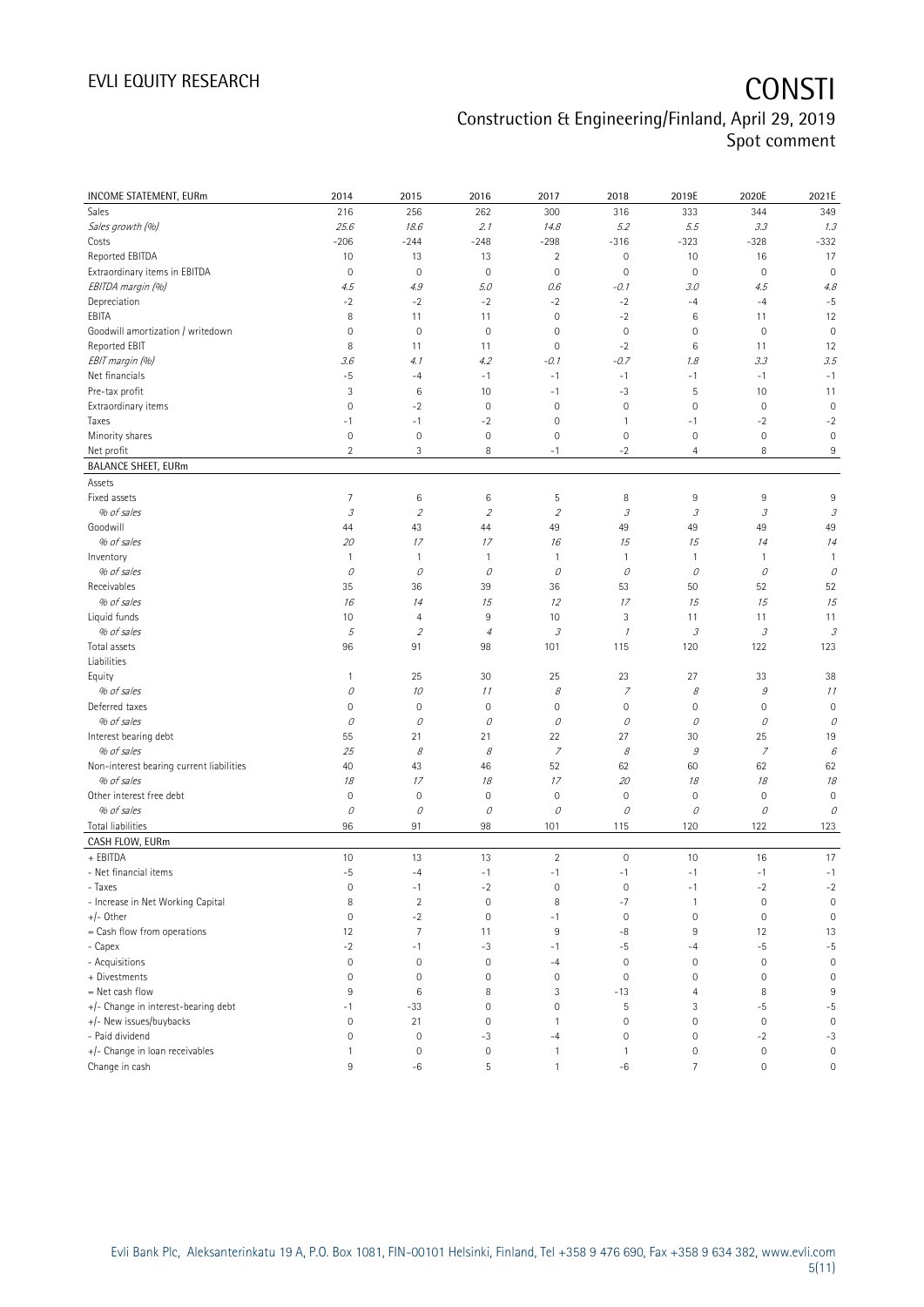## EVLI EQUITY RESEARCH **CONSTI** Construction & Engineering/Finland, April 29, 2019 Spot comment

| <b>KEY FIGURES</b>                  | 2015          | 2016          | 2017                | 2018             | 2019E          | 2020E         | 2021E         |
|-------------------------------------|---------------|---------------|---------------------|------------------|----------------|---------------|---------------|
| M-cap                               | 73            | 112           | 66                  | 43               | 44             | 44            | 44            |
| Net debt                            | 17            | 12            | 12                  | 24               | 19             | 14            | 8             |
| Enterprise value                    | 91            | 125           | 78                  | 67               | 63             | 57            | 52            |
| Sales                               | 256           | 262           | 300                 | 316              | 333            | 344           | 349           |
| EBITDA                              | 13            | 13            | $\overline{2}$      | $\mathbf 0$      | 10             | 16            | 17            |
| EBIT                                | 11            | 11            | $\mathsf{O}\xspace$ | $-2$             | $\,6\,$        | 11            | 12            |
| Pre-tax                             | $\,6$         | 10            | $-1$                | $-3$             | 5              | 10            | 11            |
| Earnings                            | 5             | 8             | $-1$                | $-2$             | $\overline{4}$ | 8             | 9             |
| Book value                          | 25            | 30            | 25                  | 23               | 27             | 33            | 38            |
| Valuation multiples                 |               |               |                     |                  |                |               |               |
| EV/sales                            | 0.4           | 0.5           | 0.3                 | 0.2              | 0.2            | 0.2           | 0.1           |
| EV/EBITDA                           | 7.2           | 9.5           | 45.3                | $-144.0$         | 6.4            | 3.7           | 3.1           |
| EV/EBITA                            | 8.6           | 11.4          | $-207.0$            | $-31.4$          | 10.7           | 5.1           | 4.2           |
| EV/EBIT                             | 8.6           | 11.4          | $-207.0$            | $-31.4$          | 10.7           | 5.1           | 4.2           |
| EV/operating cash flow              | 7.0           | 10.8          | 9.1                 | $-8.8$           | 6.5            | 4.2           | 3.6           |
| EV/cash earnings                    | 12.4          | 11.9          | 273.3               | $-54.9$          | 8.1            | 4.6           | 3.8           |
| P/E                                 | 13.6          | 14.1          | $-61.0$             | $-18.5$          | 12.3           | 5.8           | 5.0           |
| P/E excl. goodwill                  | 13.6          | 14.1          | $-61.0$             | $-18.5$          | 12.3           | 5.8           | 5.0           |
| P/B                                 | 3.0           | 3.8           | 2.6                 | 1.8              | 1.6            | 1.3           | 1.1           |
| P/sales                             | 0.3           | 0.4           | 0.2                 | 0.1              | 0.1            | 0.1           | 0.1           |
| P/CF                                | 5.7           | 9.7           | 7.7                 | $-5.7$           | 4.5            | 3.2           | 3.0           |
| Target EV/EBIT                      | 0.0           | 0.0           | 0.0                 | 0.0              | 11.3           | 5.4           | 4.5           |
| Target P/E                          | 0.0           | 0.0           | 0.0                 | 0.0              | 13.3           | 6.2           | 5.4           |
| Target P/B                          | $O.O$         | 0.0           | 0.0                 | $O.O$            | 1.7            | 1.4           | 1.2           |
| Per share measures                  |               |               |                     |                  |                |               |               |
| Number of shares                    |               |               |                     |                  |                |               |               |
|                                     | 7,615         | 7,621         | 7,621               | 7,858            | 7,858          | 7,858         | 7,858         |
| Number of shares (diluted)<br>EPS   | 7,615<br>0.70 | 7,621<br>1.05 | 7,621<br>$-0.14$    | 7,858<br>$-0.30$ | 7,858<br>0.45  | 7,858<br>0.96 | 7,858<br>1.10 |
|                                     |               |               |                     |                  |                |               |               |
| EPS excl. goodwill                  | 0.70          | 1.05          | $-0.14$             | $-0.30$          | 0.45           | 0.96          | 1.10          |
| Cash EPS                            | 0.96          | 1.38          | 0.04                | $-0.15$          | 0.99           | 1.57          | 1.73          |
| Operating cash flow per share       | 1.69          | 1.52          | 1.12                | $-0.97$          | 1.24           | 1.74          | 1.84          |
| Capital employed per share          | 5.51          | 5.48          | 4.90                | 5.98             | 5.90           | 5.88          | 5.87          |
| Book value per share                | 3.22          | 3.89          | 3.32                | 2.98             | 3.43           | 4.14          | 4.85          |
| Book value excl. goodwill           | $-2.49$       | $-1.90$       | $-3.06$             | $-3.21$          | $-2.76$        | $-2.04$       | $-1.34$       |
| Dividend per share                  | 0.39          | 0.54          | 0.00                | 0.00             | 0.25           | 0.40          | 0.55          |
| Dividend payout ratio, %            | 55.4          | 51.5          | 0.0                 | 0.0              | 55.6           | 41.5          | 50.0          |
| Dividend yield, %                   | 4.1           | 3.7           | 0.0                 | 0.0              | 4.5            | 7.2           | 10.0          |
| Efficiency measures                 |               |               |                     |                  |                |               |               |
| ROE                                 | 42.8          | 29.5          | $-3.9$              | $-9.6$           | 14.0           | 25.4          | 24.5          |
| ROCE                                | 21.0          | 22.7          | $-0.6$              | $-4.2$           | 11.1           | 19.8          | 21.7          |
| Financial ratios                    |               |               |                     |                  |                |               |               |
| Capex/sales, %                      | 0.5           | 1.0           | 1.7                 | 1.6              | 1.3            | 1.3           | 1.3           |
| Capex/depreciation excl. goodwill,% | 66.0          | 87.6          | 36.4                | 302.9            | 110.7          | 103.2         | 101.3         |
| Net debt/EBITDA, book-weighted      | 1.4           | 0.9           | 7.0                 | $-50.8$          | 2.0            | 0.9           | 0.5           |
| Debt/equity, market-weighted        | 0.3           | 0.2           | 0.3                 | 0.6              | 0.7            | 0.6           | 0.4           |
| Equity ratio, book-weighted         | 31.4          | 34.8          | 28.8                | 24.9             | 22.5           | 26.7          | 31.0          |
| Gearing                             | 0.71          | 0.41          | 0.48                | 1.01             | 0.72           | 0.42          | 0.21          |
| Number of employees, average        | 890           | 935           | 1,079               | 1,046            | 1,077          | 1,088         | 1,099         |
| Sales per employee, EUR             | 287,810       | 279,704       | 278,222             | 301,876          | 309,217        | 316,132       | 317,096       |
| EBIT per employee, EUR              | 11,819        | 11,708        | $-347$              | $-2,032$         | 5,478          | 10,293        | 11,192        |
|                                     |               |               |                     |                  |                |               |               |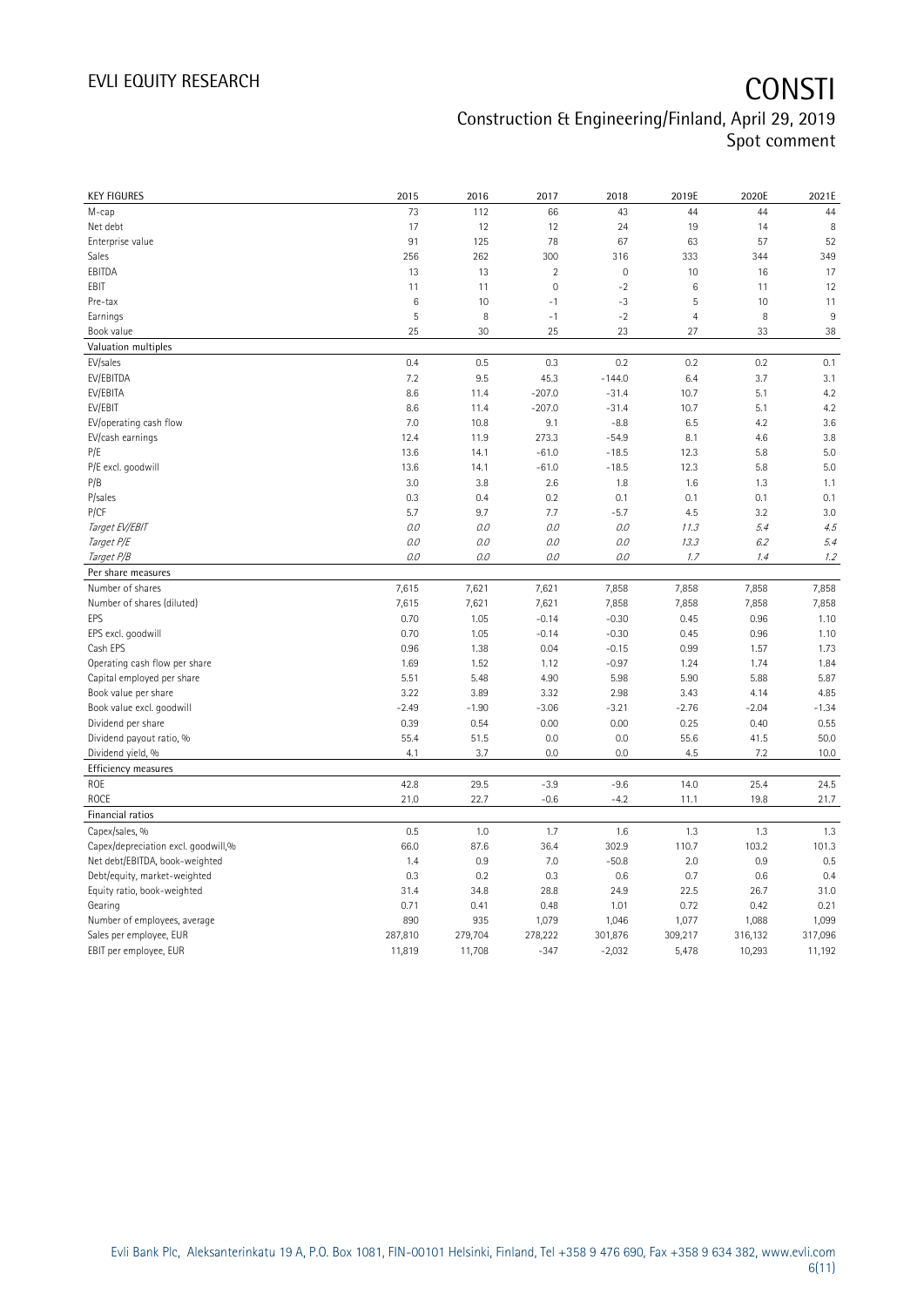## EVLI EQUITY RESEARCH **CONSTI** Construction & Engineering/Finland, April 29, 2019 Spot comment

COMPANY DESCRIPTION: Consti, listed on the Helsinki stock exchange in 2015, is one of the leading renovation and technical service companies in Finland. Consti has a comprehensive service offering covering technical building services, residential pipeline renovation, renovation contracting, building facade repair and maintenance, and other renovation and technical services for demanding residential and non-residential properties. Consti was established in 2008 to meet the growing need for repair and construction work.

### INVESTMENT CASE:

| OWNERSHIP STRUCTURE                             | <b>SHARES</b> | <b>EURm</b> | 0/0  |
|-------------------------------------------------|---------------|-------------|------|
| Ilmarinen Mutual Pension Insurance Company      | 780,451       | 4.324       | 9.9% |
| Evli Finnish Small Cap Fund                     | 479,200       | 2.655       | 6.1% |
| Danske Invest Finnish Institutional Equity Fund | 425,818       | 2.359       | 5.4% |
| Korkeela Esa Sakari                             | 411,600       | 2.280       | 5.2% |
| Kivi Risto Juhani                               | 375,300       | 2.079       | 4.8% |
| OP-Finland Small Firms Fund                     | 307,977       | 1.706       | 3.9% |
| Kalervo Markku                                  | 297,900       | 1.650       | 3.8% |
| Korkeela Antti Petteri                          | 276,894       | 1.534       | 3.5% |
| Aktia Capital Investment Fund                   | 185,850       | 1.030       | 2.4% |
| Mutual Fund eQ Nordic Small Cap                 | 181,624       | 1.006       | 2.3% |
| Ten largest                                     | 3,722,614     | 20.623      | 47%  |
| Residual                                        | 4,135,653     | 22.912      | 53%  |
| Total                                           | 7,858,267     | 43.535      | 100% |

| <b>EARNINGS CALENDAR</b> |           |
|--------------------------|-----------|
| July 26, 2019            | Q2 report |
| October 25, 2019         | Q3 report |
|                          |           |
|                          |           |
| OTHER EVENTS             |           |
| April 02, 2019           | AGM       |
|                          |           |
| COMPANY MISCELLANEOUS    |           |

| ________________________ |                                             |
|--------------------------|---------------------------------------------|
| CEO: Esa Korkeela        | Hopeatie 2, 6. krs, 00440 Helsinki, Finland |
| CFO: Joni Sorsanen       | Tel: +358 10 288 6000                       |
| IR: Ismo Heikkilä        |                                             |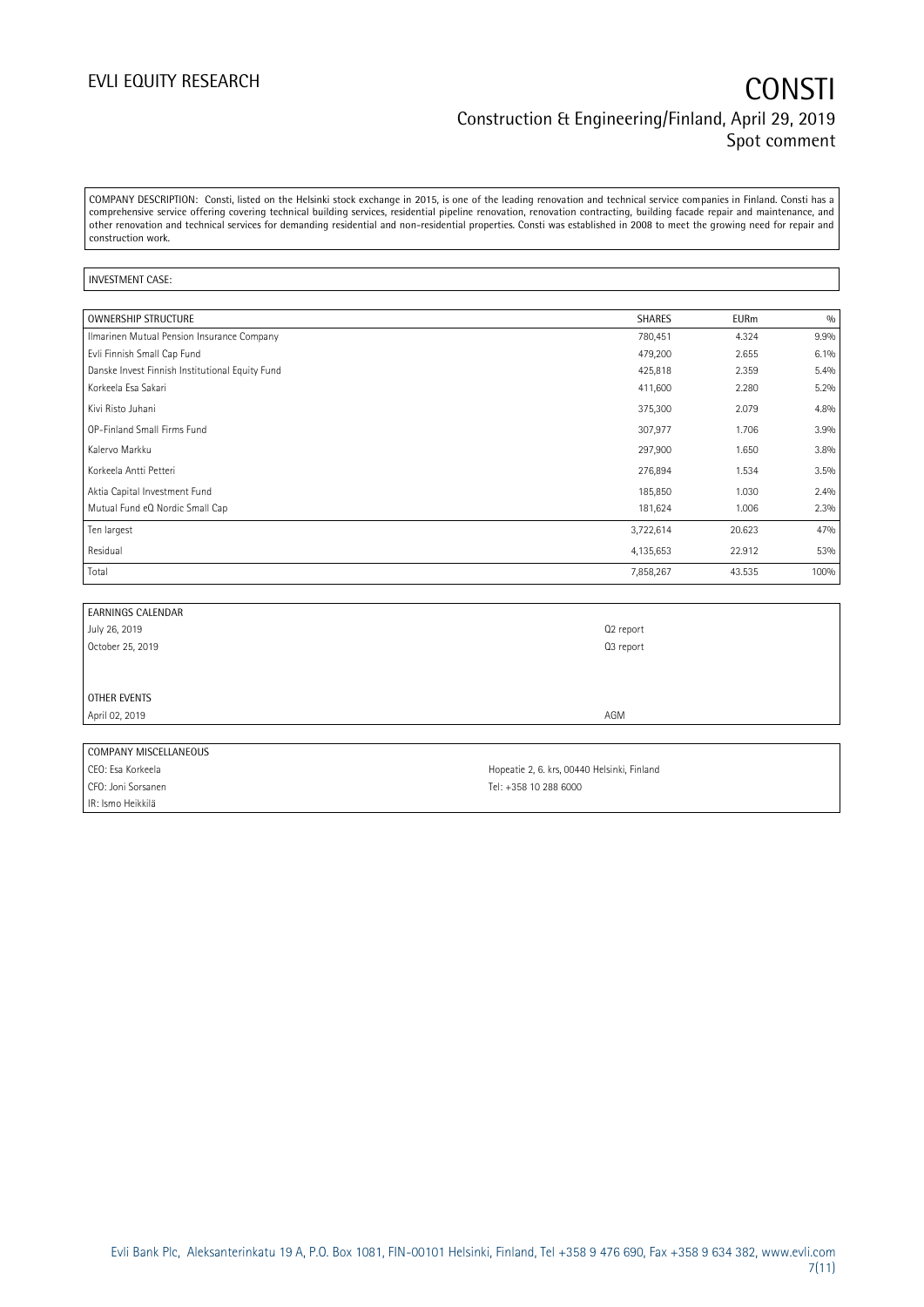## EVLI EQUITY RESEARCH **CONSTI** Construction & Engineering/Finland, April 29, 2019 Spot comment

DEFINITIONS

| P/E                                                                              | EPS                                                                                   |  |  |
|----------------------------------------------------------------------------------|---------------------------------------------------------------------------------------|--|--|
| Price per share                                                                  | Profit before extraordinary items and taxes<br>$-$ income taxes $+$ minority interest |  |  |
|                                                                                  |                                                                                       |  |  |
| Earnings per share                                                               |                                                                                       |  |  |
|                                                                                  | Number of shares                                                                      |  |  |
| P/Sales                                                                          | <b>DPS</b>                                                                            |  |  |
|                                                                                  | Dividend for the financial period per share                                           |  |  |
| Market cap                                                                       |                                                                                       |  |  |
| Sales                                                                            |                                                                                       |  |  |
| P/BV                                                                             | <b>CEPS</b>                                                                           |  |  |
| Price per share                                                                  | Gross cash flow from operations                                                       |  |  |
| Shareholders' equity $+$ taxed provisions per share                              | Number of shares                                                                      |  |  |
|                                                                                  |                                                                                       |  |  |
| P/CF                                                                             | EV/Share                                                                              |  |  |
| Price per share                                                                  | Enterprise value                                                                      |  |  |
| Operating cash flow per share                                                    | Number of shares                                                                      |  |  |
|                                                                                  |                                                                                       |  |  |
| EV (Enterprise value)                                                            | Sales/Share                                                                           |  |  |
| Market cap + net debt + minority interest at market value                        | Sales                                                                                 |  |  |
| - share of associated companies at market value                                  | Number of shares                                                                      |  |  |
|                                                                                  |                                                                                       |  |  |
| Net debt                                                                         | EBITDA/Share                                                                          |  |  |
| Interest bearing debt - financial assets                                         | Earnings before interest, tax, depreciation and amortisation                          |  |  |
|                                                                                  | Number of shares                                                                      |  |  |
|                                                                                  |                                                                                       |  |  |
| EV/Sales                                                                         | EBIT/Share                                                                            |  |  |
| Enterprise value                                                                 | Operating profit                                                                      |  |  |
| Sales                                                                            | Number of shares                                                                      |  |  |
|                                                                                  |                                                                                       |  |  |
| EV/EBITDA                                                                        | EAFI/Share                                                                            |  |  |
| Enterprise value                                                                 | Pretax profit                                                                         |  |  |
| Earnings before interest, tax, depreciation and amortisation                     | Number of shares                                                                      |  |  |
|                                                                                  |                                                                                       |  |  |
| EV/EBIT                                                                          | Capital employed/Share                                                                |  |  |
| Enterprise value                                                                 | Total assets - non interest bearing debt                                              |  |  |
| Operating profit                                                                 | Number of shares                                                                      |  |  |
|                                                                                  |                                                                                       |  |  |
| Div yield, %                                                                     | Total assets                                                                          |  |  |
| Dividend per share                                                               | Balance sheet total                                                                   |  |  |
| Price per share                                                                  |                                                                                       |  |  |
|                                                                                  |                                                                                       |  |  |
| Payout ratio, %                                                                  | Interest coverage (x)                                                                 |  |  |
| <b>Total dividends</b>                                                           | Operating profit                                                                      |  |  |
| Earnings before extraordinary items and taxes - income taxes + minority interest | Financial items                                                                       |  |  |
|                                                                                  |                                                                                       |  |  |
| Net cash/Share                                                                   | Asset turnover (x)                                                                    |  |  |
| Financial assets $-$ interest bearing debt                                       | Turnover                                                                              |  |  |
| Number of shares                                                                 | Balance sheet total (average)                                                         |  |  |
| ROA, %                                                                           | Debt/Equity, %                                                                        |  |  |
| Operating profit $+$ financial income $+$ extraordinary items                    | Interest bearing debt                                                                 |  |  |
| Balance sheet total - interest free short term debt                              | Shareholders' equity $+$ minority interest $+$ taxed provisions                       |  |  |
|                                                                                  |                                                                                       |  |  |
| $-$ long term advances received and accounts payable (average)                   |                                                                                       |  |  |
| ROCE, %                                                                          |                                                                                       |  |  |
| Profit before extraordinary items + interest expenses + other financial costs    | Equity ratio, %                                                                       |  |  |
|                                                                                  | Shareholders' equity + minority interest + taxed provisions                           |  |  |
| Balance sheet total - non interest bearing debt (average)                        | Total assets - interest free loans                                                    |  |  |
| ROE, %                                                                           | CAGR, %                                                                               |  |  |
| Profit before extraordinary items and taxes-income taxes                         | Cumulative annual growth rate $=$ Average growth per year                             |  |  |
| Shareholders' equity + minority interest + taxed provisions (average)            |                                                                                       |  |  |
|                                                                                  |                                                                                       |  |  |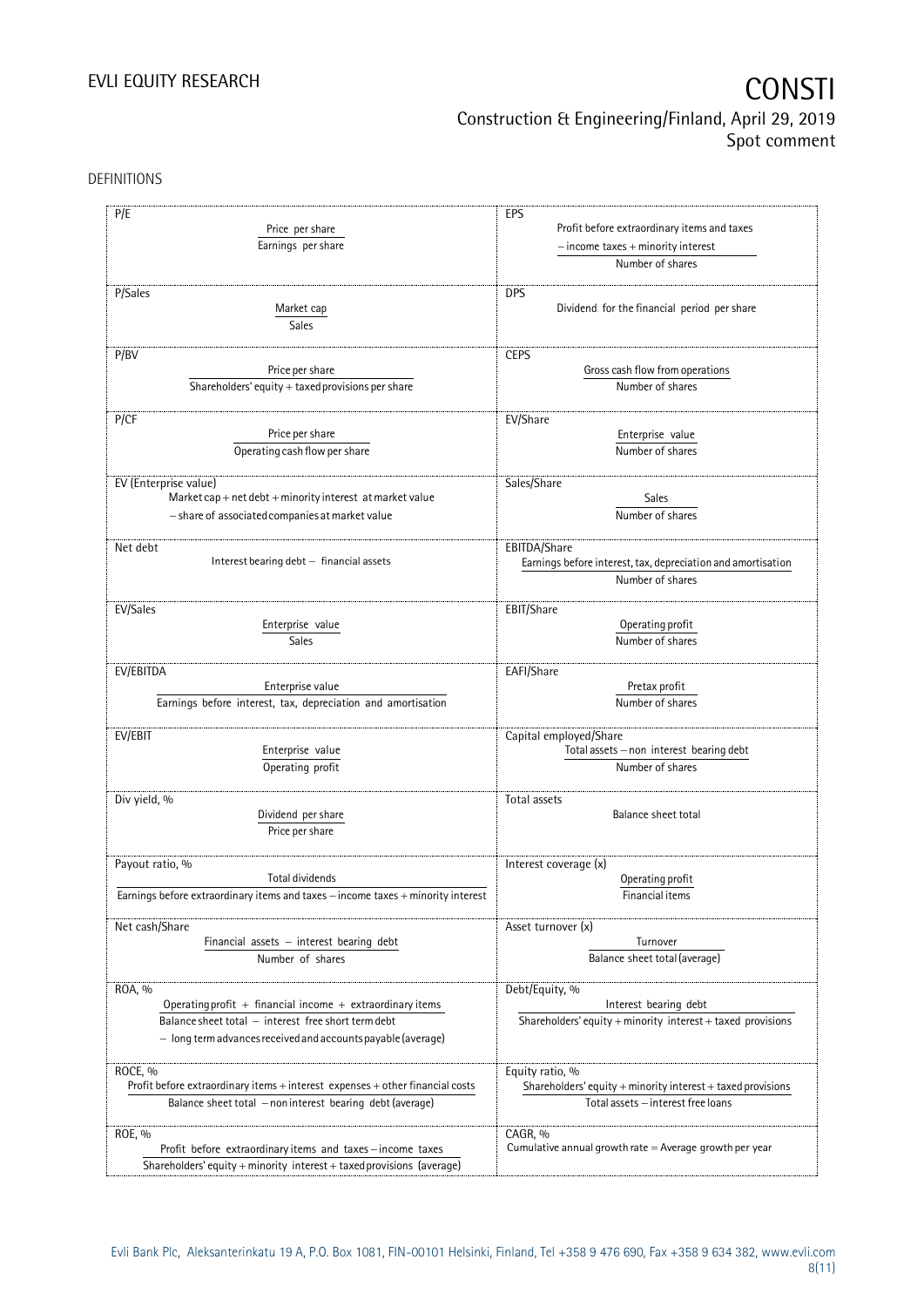Important Disclosures

Evli Research Partners Plc ("ERP") uses 12-month target prices. Target prices are defined by utilizing analytical techniques based on financial theory including (but not limited to) discounted cash flow analysis and comparative valuation. The selection of valuation methods depends on different circumstances. Target prices may be altered on the basis of new information coming to light in the underlying company or changes in interest rates, changes in foreign exchange rates, other securities prices or market indices or outlook for the aforementioned factors or other factors that may change the conditions of financial markets. Recommendations and changes by analysts are available at <https://research.evli.com/JasperAllModels.action?authParam=key;461&authParam=x;G3rNagWrtf7K&authType=3> Investment recommendations are defined as follows: Target price compared to share price Recommendation<br>  $\leq -10\%$  $\langle 5, 10, 10 \rangle$  SELL<br> $\langle -10, 10, 10 \rangle$  SELL  $-10 - (+10) \%$  HOL<br>  $> 10 \%$  RIJY  $> 10\%$ ERP's investment recommendation of the analyzed company is updated at least 2 timer per year. 60% 53% 50% 39% 40% 30% 20% 8% 10%  $0%$ Sell Hold Buy

The graph above shows the distribution of ERP's recommendations of companies under coverage in 1st of February 2019. If recommendation is not given, it is not mentioned here.

### Name(s) of the analyst(s): Salokivi

This research report has been prepared by Evli Research Partners Plc ("ERP" or "Evli Research"). ERP is a subsidiary of Evli Bank Plc. Production of the investment recommendation has been concluded on 29.4.2019, 7:00. This report has been published on 29.4.2019, 7:30.

None of the analysts contributing to this report, persons under their guardianship or corporations under their control have a position in the shares of the company or related securities.

The date and time for any price of financial instruments mentioned in the recommendation refer to the previous trading day's closing price(s) unless otherwise stated in the report.

Each analyst responsible for the content of this report assures that the expressed views accurately reflect the personal views of each analyst on the covered companies and securities. Each analyst assures that (s)he has not been, nor are or will be, receiving direct or indirect compensation related to the specific recommendations or views contained in this report.

Companies in the Evli Group, affiliates or staff of companies in the Evli Group, may perform services for, solicit business from, hold long or short positions in, or otherwise be interested in the investments (including derivatives) of any company mentioned in the publication or report.

Neither ERP nor any company within the Evli Group have managed or co-managed a public offering of the company's securities during the last 12 months prior to, received compensation for investment banking services from the company during the last 12 months prior to the publication of the research report.

ERP has signed an agreement with the issuer of the financial instruments mentioned in the recommendation, which includes production of research reports. This assignment has a limited economic and financial impact on ERP and/or Evli. Under the assignment ERP performs services including, but not limited to, arranging investor meetings or –events, investor relations communication advisory and production of research material.

ERP or another company within the Evli Group does not have an agreement with the company to perform market making or liquidity providing services.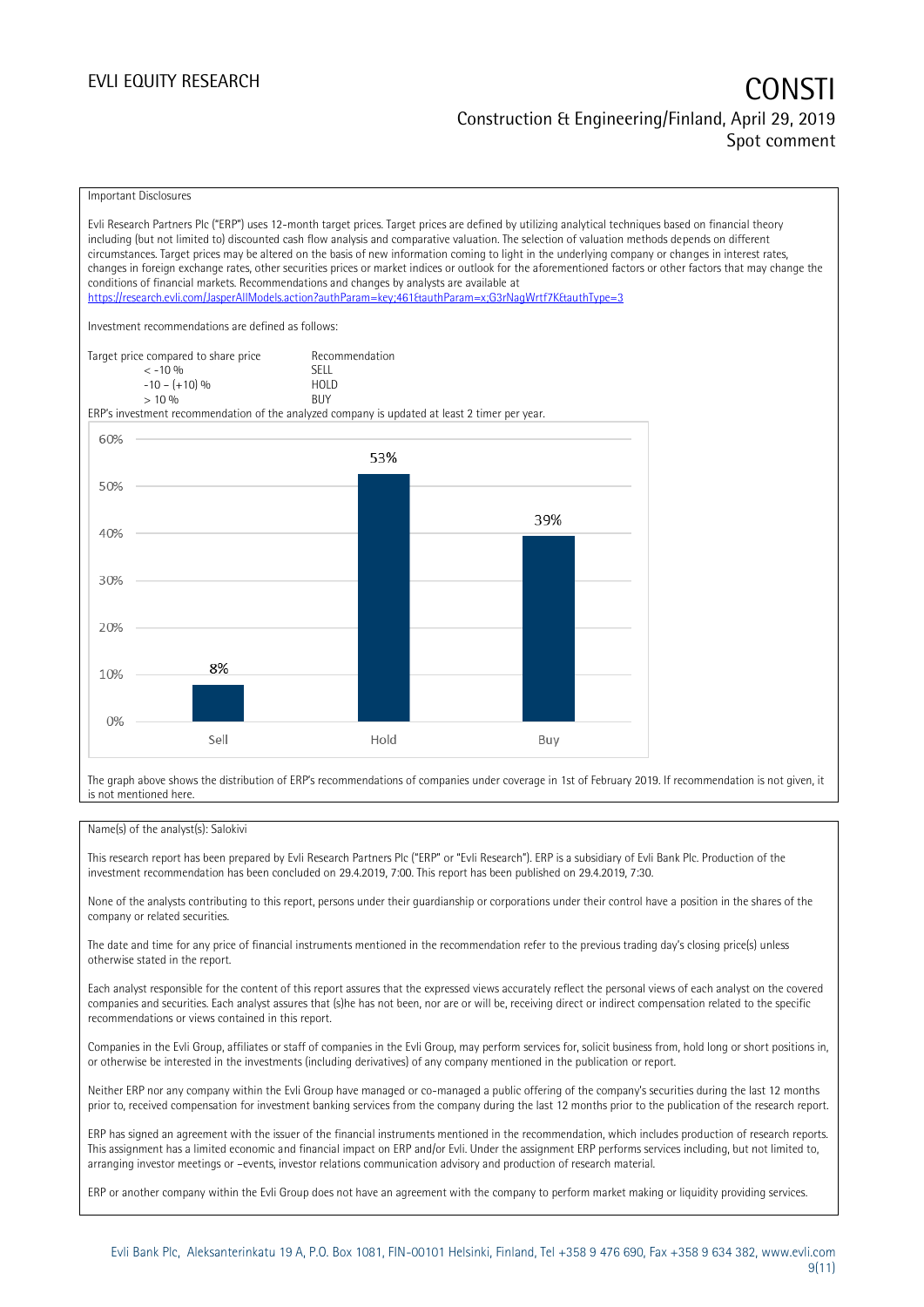## EVLI EQUITY RESEARCH **CONSTITUTE OF A CONSTITUTE OF A CONSTITUTE OF A CONSTITUTE OF A CONSTITUTE OF A CONSTITUTE** Construction & Engineering/Finland, April 29, 2019 Spot comment

For the prevention and avoidance of conflicts of interests with respect to this report, there is an information barrier (Chinese wall) between Investment Research and Corporate Finance units concerning unpublished investment banking services to the company. The remuneration of the analyst(s) is not tied directly or indirectly to investment banking transactions or other services performed by Evli Bank Plc or any company within Evli Group.

This report has been disclosed to the company prior to its dissemination. The company has not made any amendments to its contents. Selected portions of the report were provided to the company for fact checking purposes only.

This report is provided and intended for informational purposes only and may not be used or considered under any circumstances as an offer to sell or buy any securities or as advice to trade any securities.

This report is based on sources ERP considers to be correct and reliable. The sources include information providers Reuters and Bloomberg, stock-exchange releases from the companies and other company news, Statistics Finland and articles in newspapers and magazines. However, ERP does not guarantee the materialization, correctness, accuracy or completeness of the information, opinions, estimates or forecasts expressed or implied in the report. In addition, circumstantial changes may have an influence on opinions and estimates presented in this report. The opinions and estimates presented are valid at the moment of their publication and they can be changed without a separate announcement. Neither ERP nor any company within the Evli Group are responsible for amending, correcting or updating any information, opinions or estimates contained in this report. Neither ERP nor any company within the Evli Group will compensate any direct or consequential loss caused by or derived from the use of the information represented in this publication.

All information published in this report is for the original recipient's private and internal use only. ERP reserves all rights to the report. No part of this publication may be reproduced or transmitted in any form or by any means, electronic, mechanical, photocopying, recording or otherwise, or stored in any retrieval system of any nature, without the written permission of ERP.

This report or its copy may not be published or distributed in Australia, Canada, Hong Kong, Japan, New Zealand, Singapore or South Africa. The publication or distribution of this report in certain other jurisdictions may also be restricted by law. Persons into whose possession this report comes are required to inform themselves about and to observe any such restrictions.

Evli Bank Plc is not registered as a broker-dealer with the U. S. Securities and Exchange Commission ("SEC"), and it and its analysts are not subject to SEC rules on securities analysts' certification as to the currency of their views reflected in the research report. Evli Bank is not a member of the Financial Industry Regulatory Authority ("FINRA"). It and its securities analysts are not subject to FINRA's rules on Communications with the Public and Research Analysts and Research Reports and the attendant requirements for fairness, balance and disclosure of potential conflicts of interest. This research report is only being offered in U.S. by Auerbach Grayson & Company, LLC (Auerbach Grayson) to Major U.S. Institutional Investors and is not available to, and should not be used by, any U.S. person or entity that is not a Major U.S. Institutional Investor. Auerbach Grayson is a broker-dealer registered with the U.S. Securities and Exchange Commission and is a member of the FINRA. U.S. entities seeking more information about any of the issuers or securities discussed in this report should contact Auerbach Grayson. The securities of non-U.S. issuers may not be registered with or subject to SEC reporting and other requirements.

ERP is not a supervised entity but its parent company Evli Bank Plc is supervised by the Finnish Financial Supervision Authority.